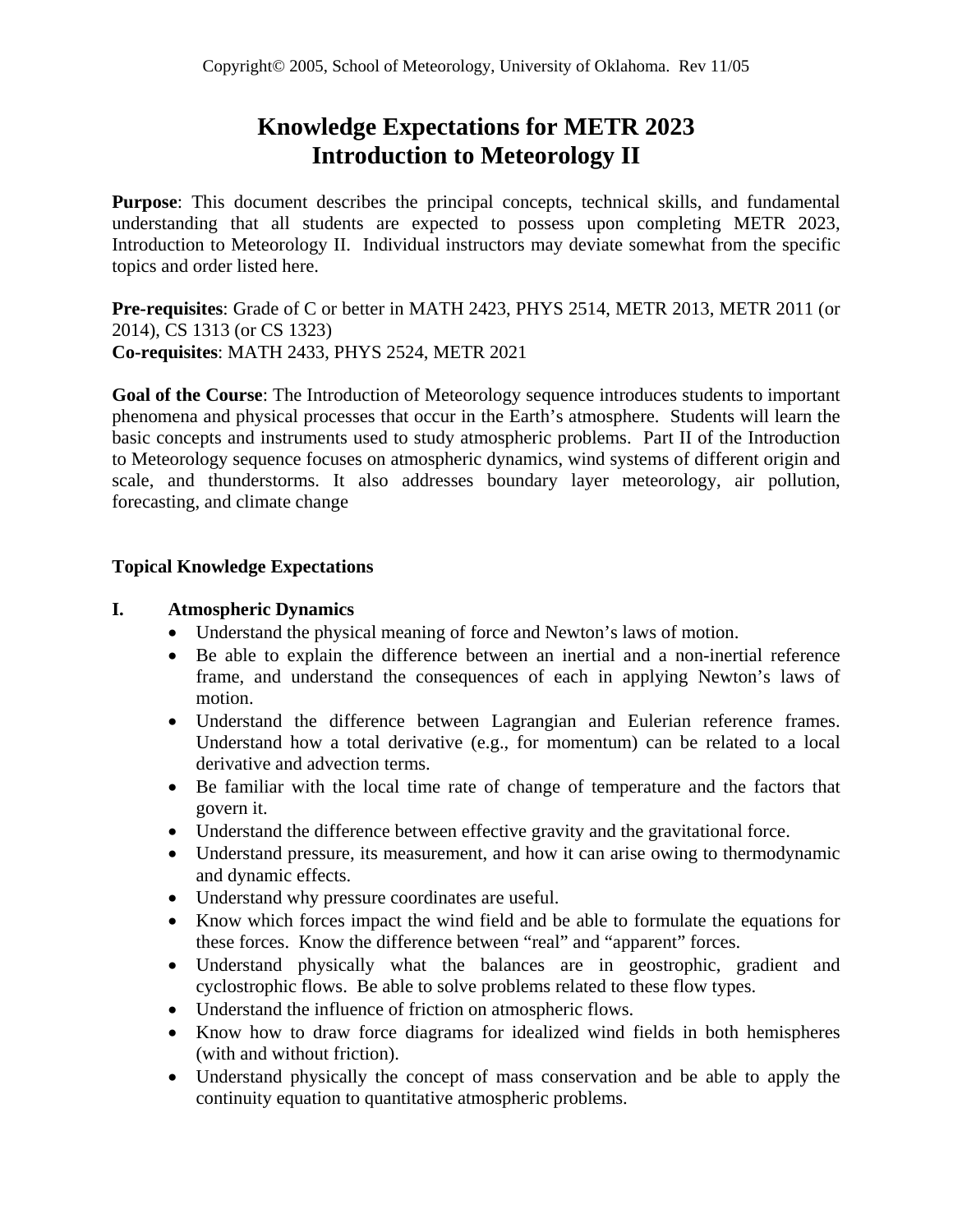- Be familiar with coordinate systems used in dynamic meteorology (e.g., natural coordinates, pressure coordinates).
- Understand the divergence of the wind field and the ways in which wind divergence arises in the atmosphere. Be able to compute the horizontal and three-dimensional divergence from wind data.
- Understand the basic concepts of vorticity and how it relates to circulation. Be able to compute the vertical vorticity from the equation that defines it.
- Understand the hydrostatic equation. Be able to use it quantitatively to solve problems related to the thermal structure of the atmosphere.
- Understand the thermal wind and how it relates to backing and veering winds as well as the structure of the jet stream. Be able to compute the thermal wind.

### **II. Boundary layer and turbulence**

- Know the definition of the atmospheric boundary layer (ABL), and the different ABL types.
- Understand the diurnal cycle of the ABL and basic mechanisms of the low-level jet formation.
- Know the ABL structure under stable, neutral and unstable conditions, and typical profiles of meteorological variables throughout the ABL under these conditions.

### **III. Air pollution**

- Have a basic understanding of the different types of atmospheric pollutants and their major sources and sinks. Know the difference between primary and secondary pollutants.
- Understand the major processes that resulted in the formation of the ozone hole.
- Understand how meteorological conditions influence air quality.
- Know the classification of stack plumes and the key parameters that influence urban air quality.

#### **IV. Air Masses and Fronts**

- Understand what is an air mass. Describe the two weather elements (temperature and moisture) that are used to define air mass characteristics.
- Understand the characteristics of air mass source regions, air mass movement, and air mass modification.
- Describe the general characteristics of the cold front, warm front, stationary front, and occluded front. Understand how fronts relate to nearby synoptic fields. Understand the changes in weather elements that should be expected before, during, and following passage of cold, warm, and occluded fronts. Understand weather conditions associated with the stationary front.
- Understand the three-dimensional nature of frontal boundaries. Be able to explain the concept of "stacking fronts." Be able to draw and illustrate a cross-section of the atmosphere from surface to tropopause height between 30° and 60° N latitudes.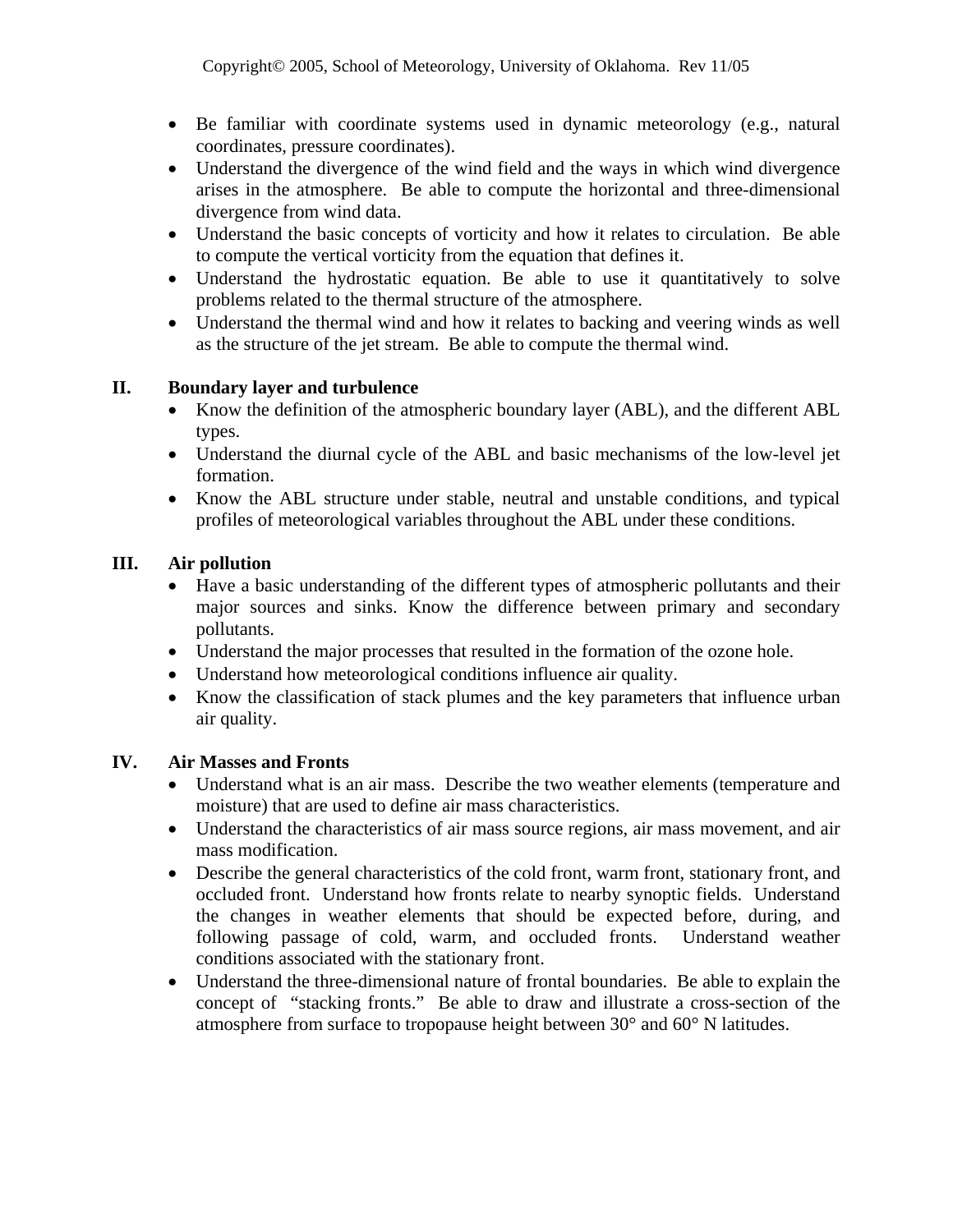## **V. Mid-latitude cyclones**

- Describe the polar front theory of mid-latitude cyclones.
- Understand the general formation mechanisms for mid-latitude cyclones.
- Understand the vertical structure of the atmosphere associated with mid-latitude cyclones.
- Understand the relationship between the polar jet stream and the development of cyclones.
- Be able to describe planetary waves of different temporal and spatial scales.
- Understand the role of divergence and vorticity in development and strengthening of cyclones.

## **VI. Thunderstorms and Tornadoes**

- Understand mechanisms by which air becomes supersaturated, namely, various forms of ascent, coupled with adiabatic expansion and cooling.
- Understand how cumulus congestus clouds grow to become cumulonimbus clouds. Explain the processes of buoyancy, entrainment, detrainment, and the flow of air around thermals.
- Understand the three stages of the air-mass thunderstorm lifecycle.
- Understand how vertical wind shear modifies thunderstorms to create severe storms. Describe the mechanism most likely to account for the longevity of severe storms.
- Understand storm features generally associated with severe thunderstorms, for example, the gust front. Describe the internal and near-storm motions that account for clouds associated with severe thunderstorms, for example, arcus, shelf, and roll clouds; mammatus clouds; and the anvil.
- Describe how a family of thunderstorms can become a multicell or supercell storm. Explain the subtle differences between multicell and supercell storms.
- Describe possible explanations for tornado formation.
- Understand the characteristics of a tornado and be able to make a comparison in size, duration, wind speed, track, structure, and destruction potential between tornadoes and hurricanes.
- Severe-weather preparedness.

# **VII. General Circulation**

- Be able to discuss the general circulation of air on a non-rotating Earth that is uniformly covered with water and where the sun is directly overhead at the equator.
- Be able to name and describe the idealized wind and surface pressure patterns over a rotating, uniformly water-covered Earth.
- Be able to discuss how and why actual wind and surface pressure patterns on Earth differ from the idealized patterns.
- Be able to discuss the formation and general characteristics of jet streams.
- Be able to identify regions of cold currents and warm currents in the world's oceans.
- Be able to describe the various ways in which the atmosphere influences the oceans and the oceans influence the atmosphere.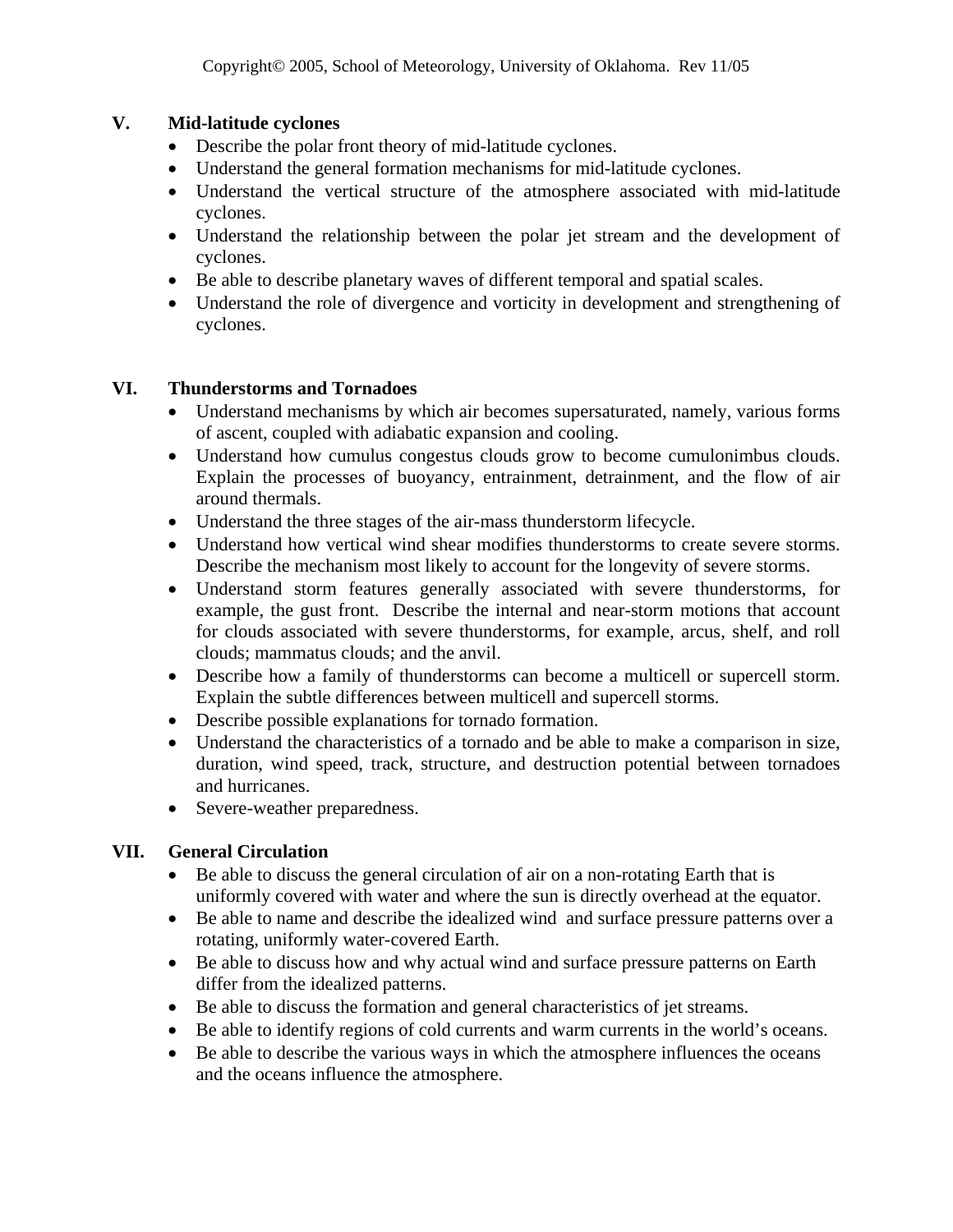## **VIII. Tropical meteorology**

- Be able to give a definition of "tropics".
- Understand how tropical weather systems (e.g., easterly waves) differ from midlatitude systems.
- Describe the formation and evolution of ENSO (El Nino-Southern Oscillation) events and its global impacts.
- Know the necessary conditions for hurricane formation and decay.
- Know the stages of tropical cyclone development.
- Describe the characteristics and formation of waterspouts.

## **IX. Forecasting**

- Be able to discuss these forecast techniques: Persistence, Trends (steady state), Climatology, and Numerical Weather Prediction (NWP).
- Be able to identify weather features and patterns.
- Knowledge of the various NWP techniques and their strengths and weaknesses.
- Be able to discuss the concepts of predictability and chaos through the use of ensembles (sensitivity to initial conditions and nonlinearity effects).
- Be knowledgeable in the methods of verification of both NWP guidance and forecasts.

## **X. Climate Change**

- Know the difference between weather and climate.
- Have a basic understanding of the history of the Earth's climate variations.
- Know the possible causes of climate change.
- Understand the processes that play a role in climate change and be able to discuss the possible consequences of climate change.
- Know about the capabilities and uncertainties of climate models..